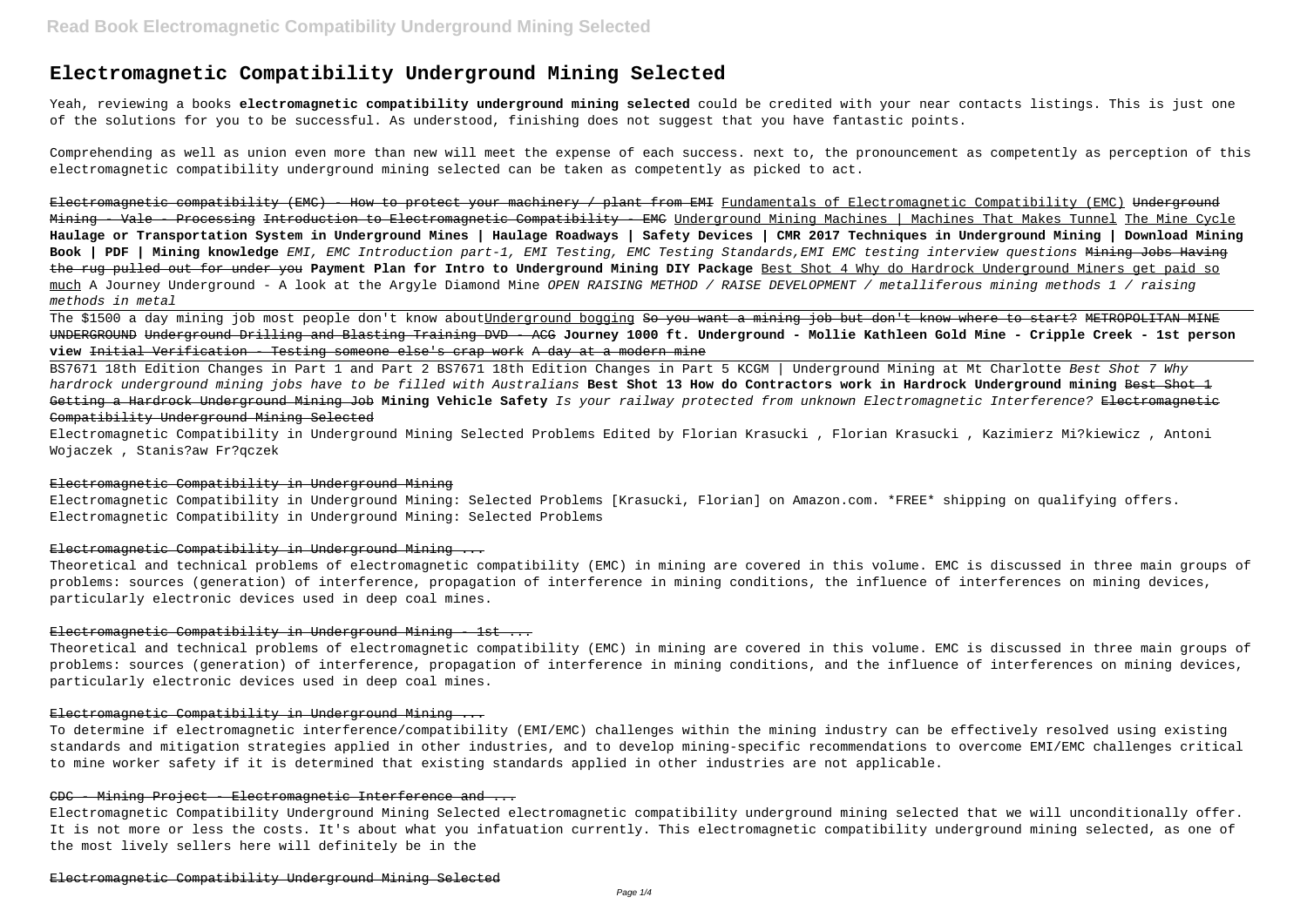End Date. 5/31/2013. Research Concept. The coal mining industry would benefit from the identification of commonly used practices and standards for ensuring electromagnetic compatibility (EMC) appropriate for the underground mine environment, and the identification of potential commercial resources for improvement of EMC in underground coal mines. Topic Areas.

#### CDC - Mining Contract - Improving EMC in Mines - NIOSH

Read the latest chapters of Advances in Mining Science and Technology at ScienceDirect.com, Elsevier's leading platform of peer-reviewed scholarly literature

# Advances in Mining Science and Technology | All Bookseries ...

Electromagnetic compatibility (EMC) Testing and measurement techniques - Power frequency magnetic field immunity test: AS/NZS 61000.4.11:2005 (R2016) Electromagnetic compatibility (EMC) Testing and measurement techniques - Voltage dips, short interruptions and voltage variations immunity tests (IEC61000-4-11, Ed.2.0(2004) MOD) AS 61508.3-2011

# AS/NZS 4871.1:2012 | Mines & Ouarries Electrical Equipment ...

Electromagnetic compatibility (EMC) Testing and measurement techniques - Power frequency magnetic field immunity test: AS 7240.2-2004 (R2016) ... Electric cables - Reeling and trailing for mining and general use (other than underground coal mining) (Reconfirmed 2020)

#### AS/NZS 3007:2013 Electrical equipment in mines and ...

KNTECH provide underground communication system and export minging telephones for over 15 years. The mining telephone widely used in coal mines and coppermine. The mining telphone as mining equipment must be a safty and heavy duty telephone for mining factory. mining system include PBX and switch and telephone stations. KNSP-11 are widely used as underground mining equipment with 2 years warranty.

## Mining telephone | KNTECH

Shop over 51K titles to help make better decisions, deliver better care, and learn about new discoveries in science, health, and technology. Free Shipping.

# Shop and Discover over 51,000 Books and Journals - Elsevier

Compliance with 2004/108/EC Electromagnetic compatibility directive Design based on EN 1889-1. Machines for underground mines. Mobile machines working underground. Safety. Part 1: Rubber tyred vehicles. Design based on MDG 15. Guideline for mobile and transportable equipment for use in mines. (Equipment for Australia, achieved with relevant ...

# SANDVIK TH430L UNDERGROUND TRUCK - Sandvik Mining and Rock ...

With the new battery powered SBU8000E underground scaler, Sweden's Jama shows the way for the mining machines of the future. This new generation of scalers builds on the market-leading SBU8000 but it says gives even greater efficiency and reliability. ... Electromagnetic Compatibility Directive and the Radio Equipment Directive. MOST RECENT.

#### Jama produces innovative battery-powered underground ...

The battery system was developed specifically for the mining industry's extreme demands on safety and robustness, added the Jama statement. It also complies with EU directives on electromagnetic compatibility, voltages and radio equipment.

# Jama launches battery powered scaling machine - Mining ...

The effects of electromagnetic compatibility and electromagnetic interference have, historically, been implicated in numerous incidents in which control systems failed, causing ships to run off course, aircraft to crash, and medical devices such as pacemakers and defibrillators to malfunction (Sterling, 2007; Paul, 2006; Hubing and Orlandi ...

#### Electromagnetic interference from personal dust monitors ...

Our engineers can work with customers to select the materials and manufacturing methods required to configure a product that will perform to the most exacting specifications. EMC/RFI Screening. Knitted mesh is used to form an enclosure that acts as Faraday Cage to block electromagnetic fields. ... (open cast) and underground mining. ...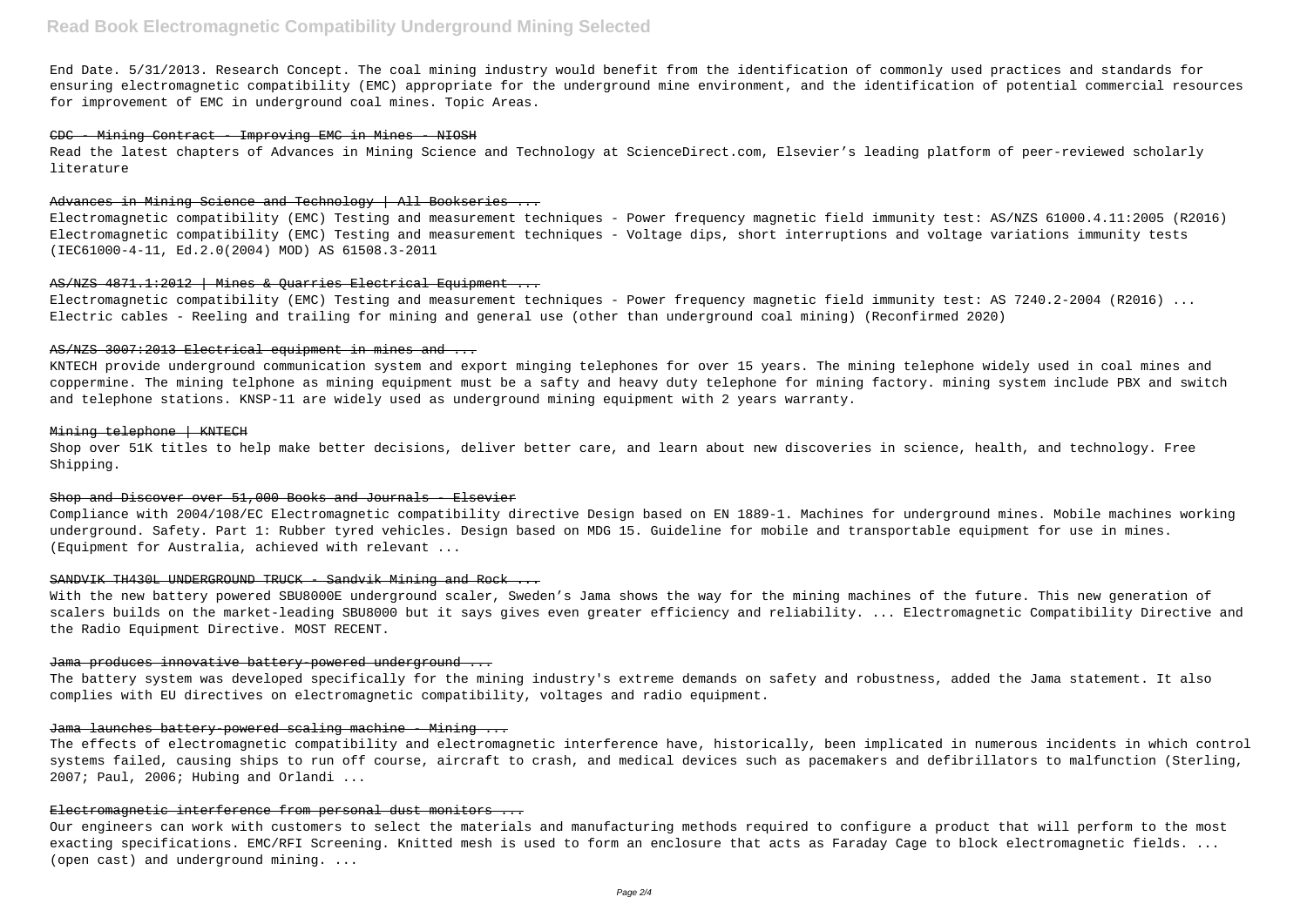## » Mining - KnitMesh Technologies

Electromagnetic Interference and Electromagnetic Compatibility Considerations in Underground Mines 10/17/2019 - Research projects A project to determine if electromagnetic interference/compatibility (EMI/EMC) challenges within the mining industry can be effectively resolved using existing standards and mitigation strategies applied in other industries.

# Site Browser

AC machines Information on IEEE's Technology Navigator. Start your Research Here! AC machines-related Conferences, Publications, and Organizations.

Theoretical and technical problems of electromagnetic compatibility (EMC) in mining are covered in this volume. EMC is discussed in three main groups of problems: sources (generation) of interference, propagation of interference in mining conditions, the influence of interferences on mining devices, particularly electronic devices used in deep coal mines. Propagation of interference and its influence on mining communication and signalling systems as well as on control systems of mining machines are discussed. Attention is paid to the influences of interference on dispatching sytems which give to the dispatcher some information about mining hazards. The book will be of interest to mining and electrical engineers.

Marine Composites: Design and Performance presents up-to-date information and recent research findings on the application and use of advanced fibrereinforced composites in the marine environment. Following the success of their previously published title: Marine Applications of Advanced Fibrereinforced Composites which was published in 2015; this exemplary new book provides comprehensive information on materials selection, characterization, and performance. There are also dedicated sections on sandwich structures, manufacture, advanced concepts, naval architecture and design considerations, and various applications. The book will be an essential reference resource for designers, materials engineers, manufactures, marine scientists, mechanical engineers, civil engineers, coastal engineers, boat manufacturers, offshore platform and marine renewable design engineers. Presents a unique, high-level reference on composite materials and their application and use in marine structures Provides comprehensive coverage on all aspects of marine composites, including the latest advances in damage modelling and assessment of performance Contains contributions from leading experts in the field, from both industry and academia Covers a broad range of naval, offshore and marine structures

A world list of books in the English language.

This text presents about 150 papers based on an international symposium on mine planning and equipment selection, held in Canada in 1995. Coverage includes: design and planning of surface and underground mines; surface mining and the environment; tailings disposal; and slope stability analysis.

Wireless communication has emerged as an independent discipline in the past decades. Everything from cellular voice telephony to wireless data transmission using wireless sensor networks has profoundly impacted the safety, production, and productivity of industries and our lifestyle as well. After a decade of exponential growth, the wireless industry is one of the largest industries in the world. Therefore, it would be an injustice if the wireless communication is not explored for mining industry. Underground mines, which are characterized by their tough working conditions and hazardous environments, require fool-proof mine-wide communication systems for smooth functioning of mine workings and ensuring better safety. Proper and re- able communication systems not only save the machine breakdown time but also help in immediate passing of messages from the vicinity of underground working area to the surface for day-to-day normal mining operations as well as for speedy rescue operations in case of disaster. Therefore, a reliable and effective commu- cation system is an essential requisite for safe working, and maintaining requisite production and productivity of underground mines. Most of the existing systems generally available in underground mines are based on line (wired) communication principle, hence these are unable to withstand in the disaster conditions and dif?cult to deploy in inaccessible places. Therefore, wireless communication is an indispe- able, reliable, and convenient system and essential in case of day-to-day normal duty or disaster situations.